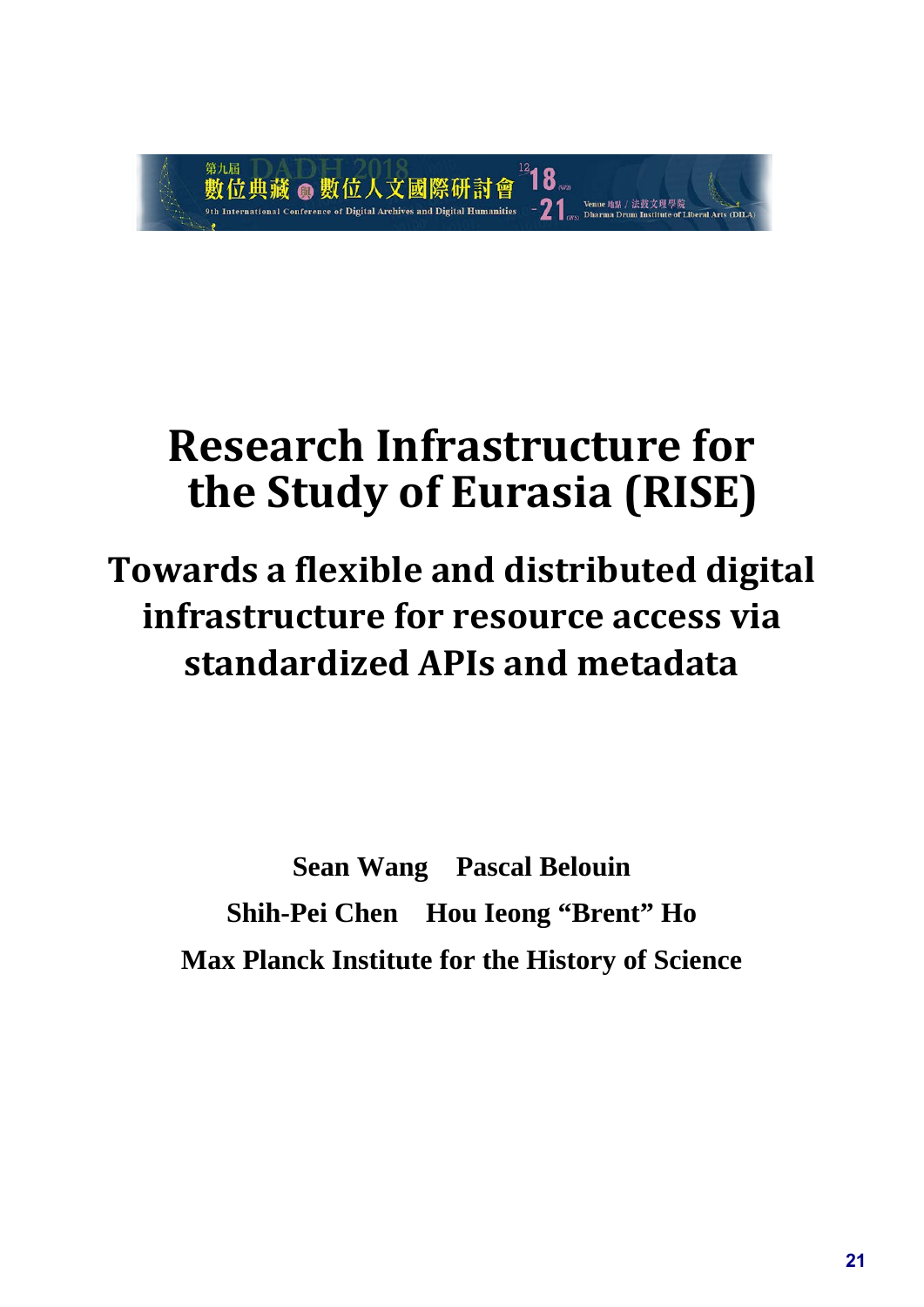# *Research Infrastructure for the Study of Eurasia* **(RISE): Towards a flexible and distributed digital infrastructure for resource access via standardized APIs and metadata**

**Sean Wang, Pascal Belouin, Shih-Pei Chen, and Hou Ieong "Brent" Ho Max Planck Institute for the History of Science**

#### **Abstract**

Digital humanities (DH) is a burgeoning field of research in sinology and Asian studies more broadly, and its diversity and maturity necessitate a digital research infrastructure fit for DHfocused scholars' specific needs. In particular, the DH landscape evolved in a way that encourages fragmentation of both sources and tools, and these compartmentalized resources centered around disciplines and texts. **RISE** (formerly known as "Asia Network") is our solution to address this fragmentation across disciplines. It is a pioneering approach for resource dissemination and emerging data analytics (such as text mining and other fair-use, consumptive research techniques) in the humanities. It is a language-agnostic software that facilitates the secure linkage between third-party research tools to different third-party textual collections (both licensed and open-access ones) via application programming interfaces (APIs). Put more simply, it reduces the distances among DH resources not by duplicating them in a central repository, but by linking them together via flexible APIs. It revolutionizes how scholars can work with textual sources by promoting a flexible, networked approach to digital infrastructure development. Crucially, RISE is a loosely-coupled software with flexible topologies; it can enable both federated or centralized linkages, and it can even "disappear" as long as its API and metadata standards remain in place to facilitate communications among distributed databases and tools in the back-end. Thus, unlike largescale infrastructural projects, RISE actively lowers the profile of centralized infrastructure and instead promotes existing tools and resources by enabling their interoperability in a flexible and distributed manner. As a result, it allows scholars to fully leverage the potential of material digitization and digital research tools without re-creating silos of resources in the digital realm. We believe that RISE, coupled with developing novel licensing models suited for digital research methods (including consumptive research like text mining), would significantly improve the infrastructure behind DH scholarly research in sinology and beyond.

#### **Keywords**

digital humanities, sinology, cyberinfrastructure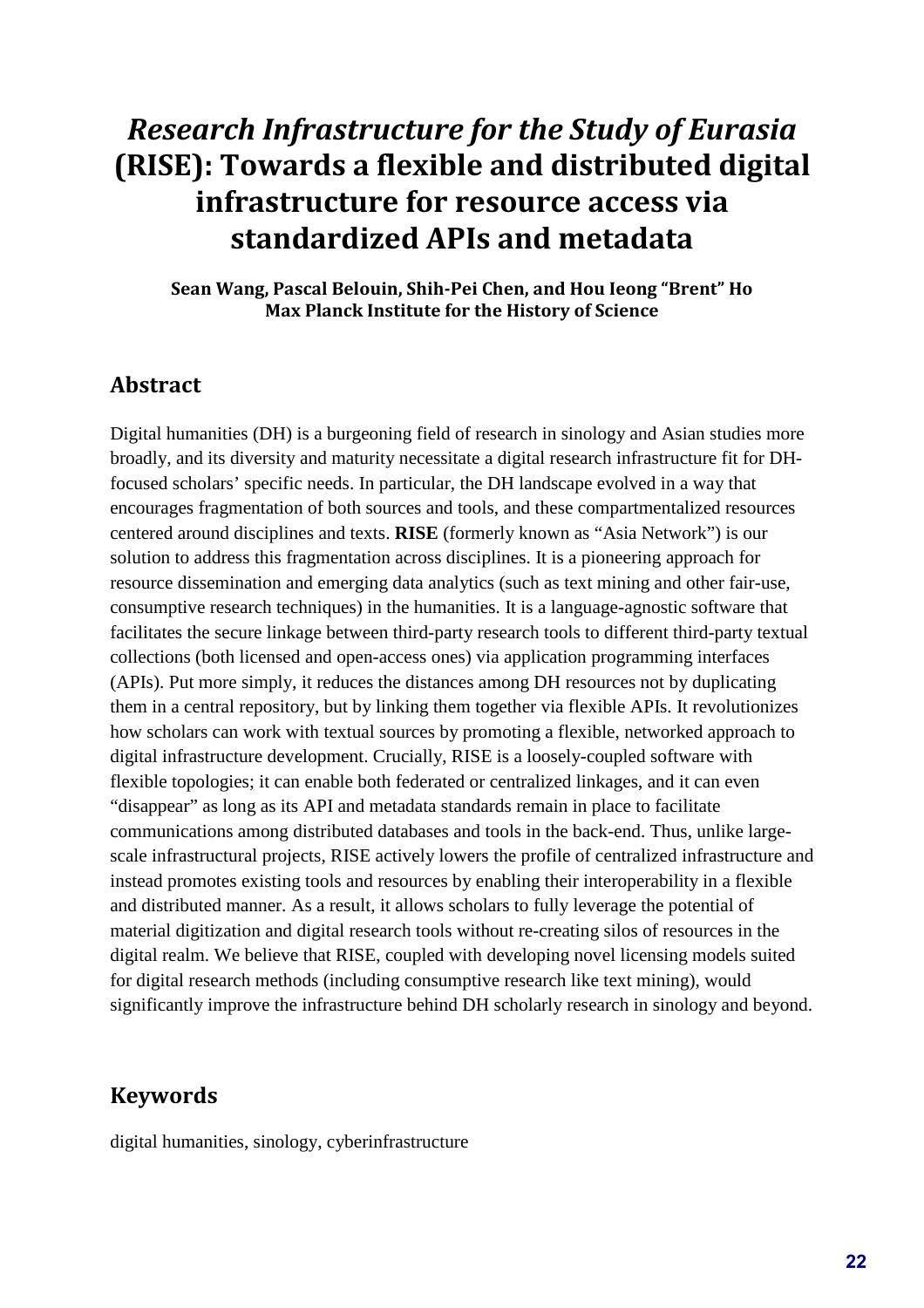# **1. Introduction**

Digital humanities (DH) is a burgeoning field of research in sinology and Asian studies more broadly. DH research techniques, including various databases from digitization efforts and growing numbers of digital research tools, have had an impact on Sinologist research communities globally. Stanford University, for example, has held an annual "Digital Humanities Asia" conference since  $2016<sup>1</sup>$  $2016<sup>1</sup>$  $2016<sup>1</sup>$ , and this venue is the ninth International Conference of Digital Archives and Digital Humanities. There are also collaborations across multiple regions, as evidenced by the enthusiastic participants at the International Conference on Cyberinfrastructure for Historical China Studies this March at Harvard Center Shanghai.<sup>[2](#page-2-1)</sup> Such events demonstrate the diversity and maturity of DH in sinology globally.

Outside of sinology, DH has been grappling with issues such as long-term sustainability and interoperability. In response, many have proposed that DH needs basic infrastructures behind research projects to ensure its long-term success. In Europe, for instance,  $CLARIN<sup>3</sup>$  $CLARIN<sup>3</sup>$  $CLARIN<sup>3</sup>$  and  $DARIAH<sup>4</sup>$  $DARIAH<sup>4</sup>$  $DARIAH<sup>4</sup>$  are two such large-scale research infrastructures for humanities. While they have done a tremendous job in centralizing available digital resources, much of their infrastructures remain at the administrative level, and their generic coverage across the entire humanities meant that their utility for a specific discipline like sinology is limited. How can we, as DH scholars and Sinologists, design a cyberinfrastructure fit for our specific needs, taking past experiences with these large-scale infrastructural projects into consideration?

"RISE" (formerly known as "Asia Network") is our answer to this question.<sup>[5](#page-2-4)</sup> It is a pioneering approach for resource dissemination and emerging data analytics (such as text mining and other fair-use, consumptive research techniques) in the humanities. It is a language-agnostic software that facilitates the secure linkage between third-party research tools to different third-party textual collections (both licensed and open-access ones) via application programming interfaces (APIs). It revolutionizes how scholars can work with textual sources because, under the current condition, it is impossible for scholars to use digital research tools to analyze licensed textual collections without downloading or scraping the full texts, which violates licensing terms. The RISE software can securely pass through these licensed texts to digital research tools, thus allowing scholars to work in a legal manner and ensuring commercial publishers the safety of their collections. Such flexible, networked approach to e-infrastructure development avoids re-creating silos of resources in the digital realm and allow scholars to fully leverage the potential of material digitization and digital research tools. Crucially, RISE is a loosely-coupled software with flexible topologies; it can enable both federated or centralized linkages, and it can even "disappear" as long as its API standards remain in place to facilitate communications among databases and tools in the back-

<span id="page-2-0"></span> $1$  http://dhasia.org/

<span id="page-2-1"></span><sup>&</sup>lt;sup>2</sup> https://projects.iq.harvard.edu/cbdb/international-conference-cyberinfrastructure-historical-chinastudies

<span id="page-2-2"></span><sup>3</sup> https://www.clarin.eu/

<sup>4</sup> https://www.dariah.eu/

<span id="page-2-4"></span><span id="page-2-3"></span><sup>5</sup> See https://asia-network.mpiwg-berlin.mpg.de/ for the web user interface for RISE's beta prototype.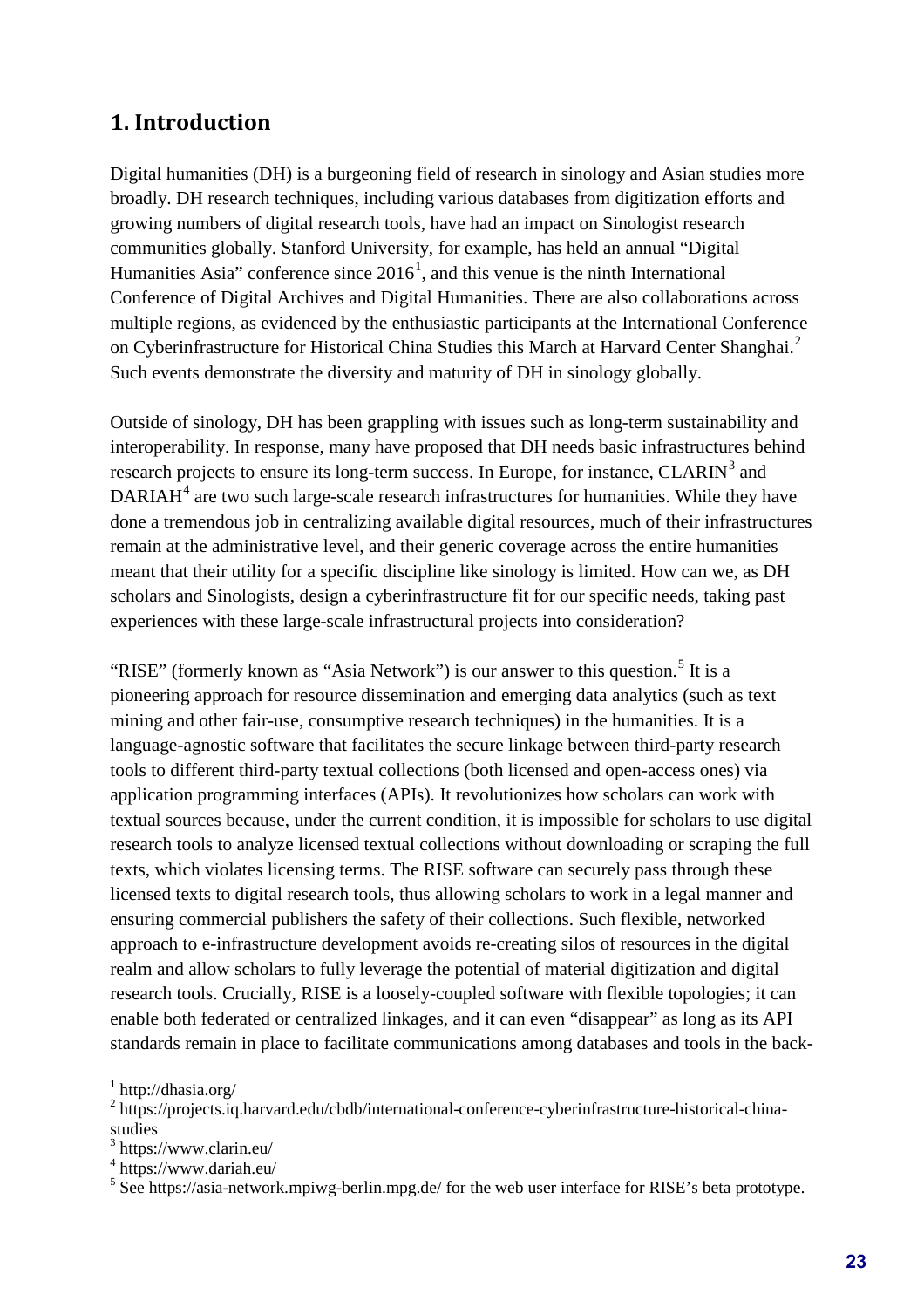end. Thus, unlike large-scale infrastructural projects, RISE actively lowers the profile of centralized infrastructure and instead promotes existing tools and resources by enabling their interoperability.

"RISE" stands for Research Infrastructure for the Study of Eurasia, and this name retains a degree of regional specificity even though RISE's technical set-up works with resources and tools in all languages. RISE's core developers have backgrounds in sinology and DH, and the ideas behind it grew out of disciplinary challenges there (especially with text mining and licensed textual resources). RISE's functionalities, however, address common infrastructural issues across the DH landscape regardless of disciplines, and RISE's development has also expanded to include multilingual resources and tools that pilot users at our institute work with in their research.

Since our inception in May 2017, RISE has progressed to the beta development stage and we plan to release it publicly by the end of this year. At the time of writing, RISE is linked via APIs to the following resources: Chinese Buddhist Electronic Texts (CBETA)<sup>[6](#page-3-0)</sup>, the Taiwan History Digital Library<sup>[7](#page-3-1)</sup>, the Kanseki Repository<sup>[8](#page-3-2)</sup> (Kanripo), the Chinese Text Project (CText)<sup>[9](#page-3-3)</sup>, a small set of Staatsbibliothek zu Berlin's classical Chinese collections, and Perseus Digital Library (open-access Greek and Latin materials).<sup>10</sup> The only linked research tool is MARKUS<sup>11</sup>, though DocuSky<sup>12</sup>, Recogito<sup>13</sup>, LERA<sup>14</sup> and other tools are on our immediate development horizon. It is important to note that RISE's current linked resources span the entire spectrum in terms of license and copyright restrictions. Some, like Kanripo and Perseus, are completely open-access. Others, like the Chinese Text Project, are generally open-access but require a license subscription for advanced functionalities. And then there are proprietary resources, whose licenses (regardless of read-only or text-mining) are very expensive to acquire. We are committed to the principle of open access, but we also recognize that it is our current reality, perhaps more so in sinology, that many resources are held in private hands. While RISE alone cannot solve this issue (and licensing restrictions are also not the main focus of this paper), we believe RISE's technical set-up provides a useful alternative for scholars to work with resources across various licensing restrictions and could induce some private publishers and database vendors to implement these technical standards.

Here in this paper, we outline (1) the current landscape of DH in sinology and what we see as the main challenges it presents to researchers; (2) a basic summary of RISE's functions and

<span id="page-3-4"></span>10 http://www.perseus.tufts.edu/hopper/

<span id="page-3-6"></span>12 https://docusky.digital.ntu.edu.tw/DocuSky/ds-01.home.html

<span id="page-3-0"></span> $6$  http://www.cbeta.org/

<span id="page-3-1"></span><sup>7</sup> http://thdl.ntu.edu.tw/index.html

<span id="page-3-2"></span><sup>8</sup> https://www.kanripo.org/

<span id="page-3-3"></span> $9$  https://ctext.org/

<span id="page-3-5"></span><sup>11</sup> https://dh.chinese-empires.eu/markus/beta/

<span id="page-3-7"></span><sup>13</sup> https://recogito.pelagios.org/

<span id="page-3-8"></span><sup>14</sup> https://lera.uzi.uni-halle.de/?lang=en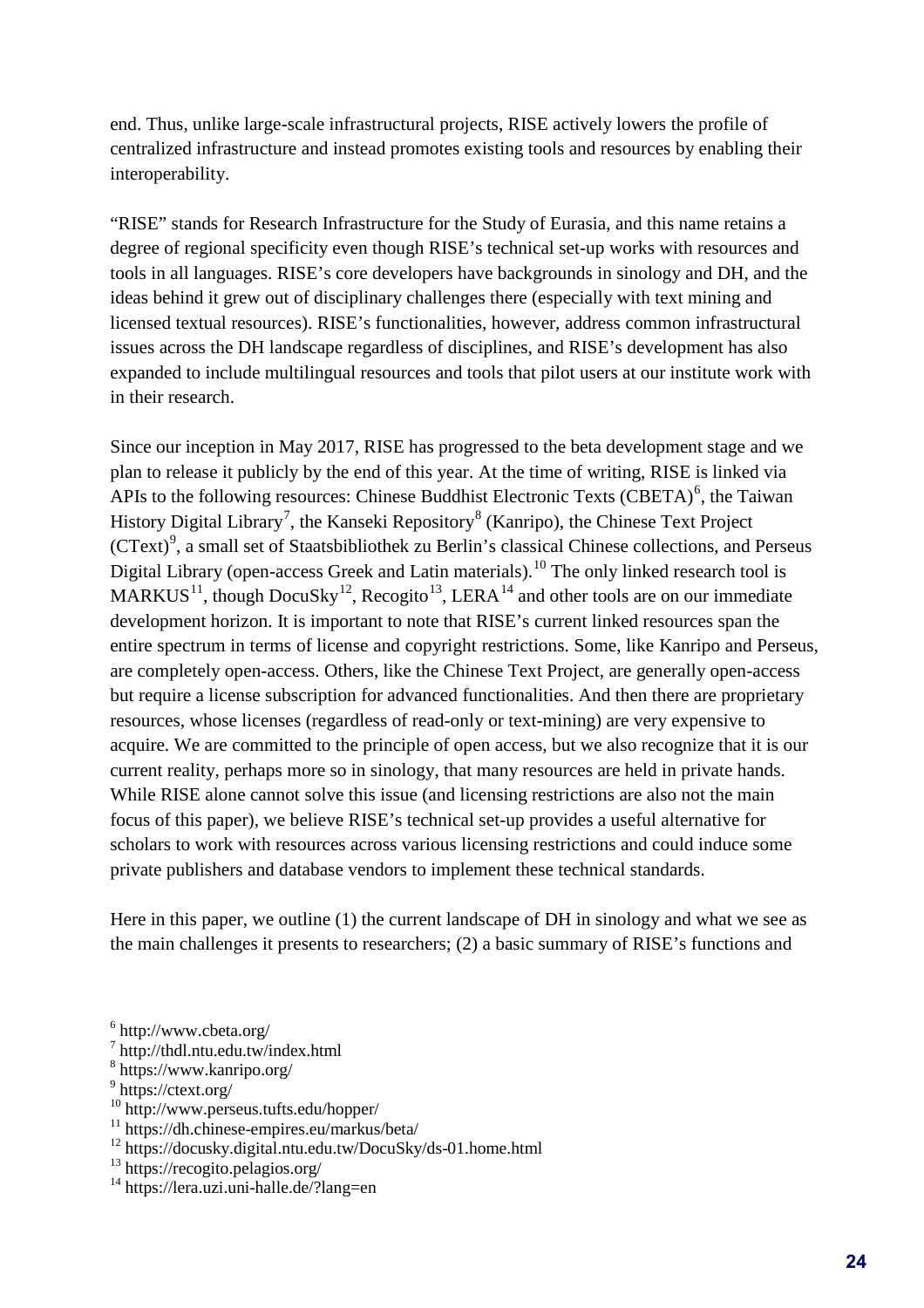features design; and (3) a call for collaborators to develop common API and metadata standards for DH in sinology.

# **2. Landscape of DH in sinology**

Digitization of historical materials has dramatically transformed how Sinologists gather research sources and approach research questions. As more and more archives, libraries, and other research institutions embrace digital technologies, DH-focused projects and initiatives in sinology would only continue to proliferate. This growth, however, cannot be assumed as a foregone conclusion, as the current landscape of DH in sinology is incredibly fractured and already presents many roadblocks to seamless access and sustainability. In this section, we briefly survey this fractured landscape and show how our RISE infrastructure bridges the fault lines within it.

The current landscape is fractured both geographically and thematically. It is not a hyperbole to say that sinology is a global discipline today, as China studies departments and research centers exist in many countries. However, a core-periphery relationship among the roles and foci of these nodes of global sinology research community persists. In Mainland China, where much of the primary sources still reside in various archives and institutions, the commercialization of resource digitization reigns supreme. Despite the fact that many of these sources originate in the public domain (or have long passed their copyright protection terms), commercial publishers build proprietary databases from the digitization and charges high royalties for access. Such commercial models are being copied by university libraries and presses as well. While open-access movements have been gaining steam in recent years and the Chinese DH community has grown dramatically, as seen in the third DH symposium at Peking University<sup>15</sup>, this sector has continued to rely on this commercial model and shows little signs of movement. In particular, subscription access often does not include provisions for text mining, full-text access, and other standard DH techniques today, as the pricing model still prioritizes read-only access. It should be noted that we are not advocating for eradicating commercial database vendors from this landscape; rather, it is to point out that their existing business model (and the accompanying lack of technical improvements) make it difficult to leverage the full potential of their digitized materials, even for researchers who have subscription access to their materials.

In Taiwan, DH's first strong foothold in the Chinese-speaking world, intersecting scholarly expertise in humanities and computer science resulted in a strong environment for the development of research databases and research tools development. Many of these databases on driven by thematic interests, such as collections of Buddhist texts or Taiwanese historical documents, just to name a few. Also of note is the DocuSky platform developed by the National Taiwan University, which allows individual users to organize and work on their own set of materials in one place. While there are certainly monetizing tendencies in Taiwan as well, it is notable that many of these databases and tools are built on open-access principles

<span id="page-4-0"></span>15 https://www.lib.pku.edu.cn/portal/cn/news/0000001622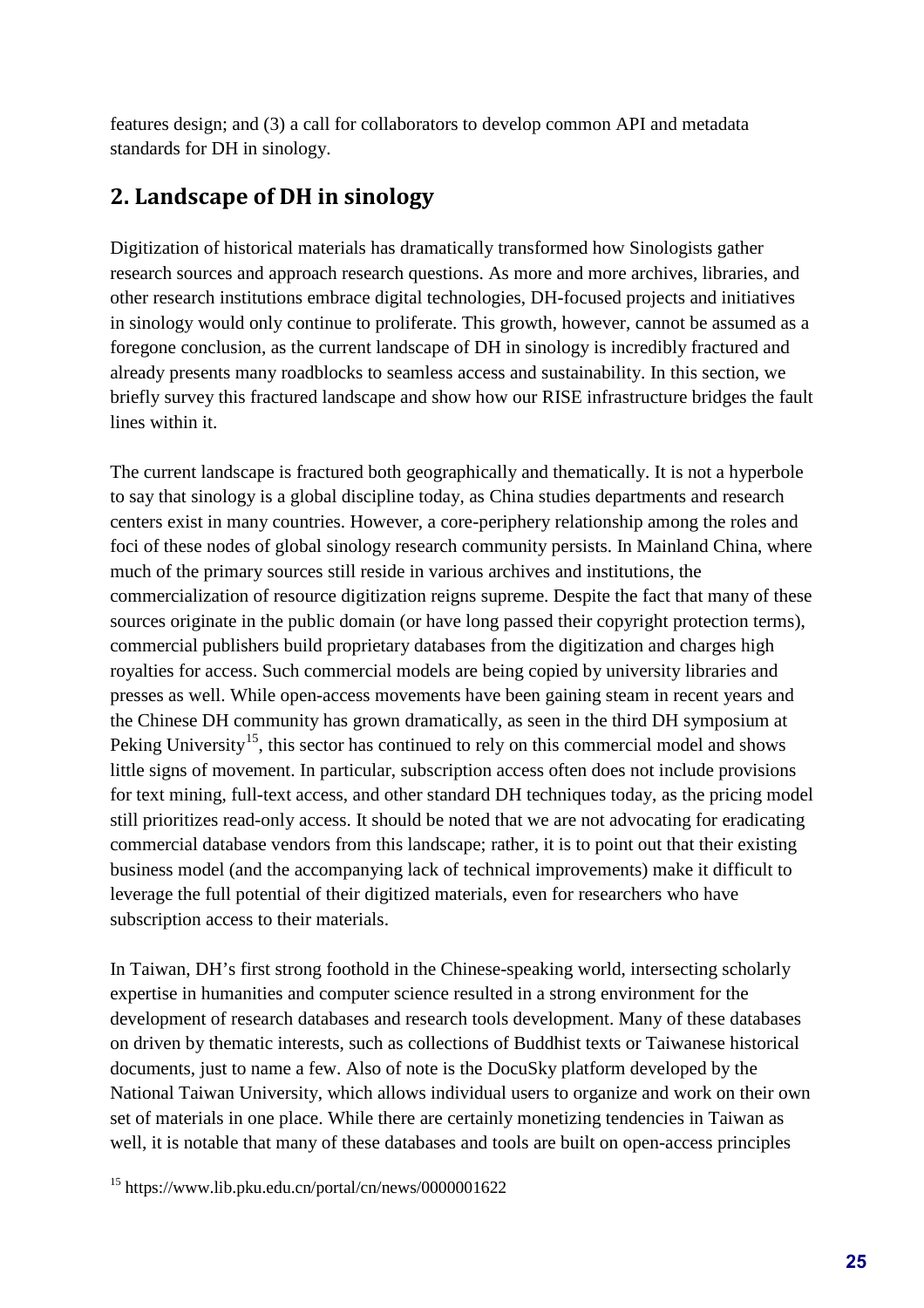and, if there is a fee, it is usually only for high-usage clients and/or to cover basic maintenance costs. These practices encourage development and sharing of new tools and resources, and Taiwan hosted the first Asia-focused DH international conference in 2009.[16](#page-5-0) Since then, the International Conference of Digital Archives and Digital Humanities (DADH) has become an annual event, and the Taiwanese Association for Digital Humanities became a constituent organization of the global Alliance of Digital Humanities Organizations in 2018.<sup>[17](#page-5-1)</sup>

Elsewhere in the world, especially in North America and Europe, thematic DH research projects dominate the landscape. Close alliances between scholars and librarians, aided by international funding bodies like the Andrew W. Mellon, Chiang Ching-kuo, and Luce Foundations create diverse projects that largely consume primary sources for producing research results and presentations. Nonetheless, long-term preservation and sustainability remain serious issues, as is the linking of individual silos of project repositories and making them interoperable. In the context of sinology-focused DH projects, Harvard's China Biographical Database (CBDB) exemplifies both the success and the pitfalls, as its continued growth over almost two decades of open-access development was threatened by funding uncertainty and, just this year, sold its distribution rights in Mainland China to a commercial publisher.[18](#page-5-2) In Europe, centralized governmental funding agencies like the European Research Council provides more stability, but similar stories exist as well. Nonetheless, many top research projects and tools (such as MARKUS, Ten Thousand Rooms<sup>19</sup>, and Ming Qing Women's Writings<sup>[20](#page-5-4)</sup>) come from Sinologists based in North America and Europe and continue to base at libraries and research institutions there.

So, how should an individual researcher in sinology approach this fractured landscape? If one is interested in primary sources, there are many individual databases that must be searched one by one. While there are open-access, full-text databases like the Kanseki Repository, the majority remain proprietary and read-only, making the usage of digital research tools on full texts incredibly difficult, as well as synthesis of sources from mixed copyright origins. In the rare cases where digital analyses and manipulation are possible via tools like MARKUS or  $LoGaRT<sup>21</sup>$  $LoGaRT<sup>21</sup>$  $LoGaRT<sup>21</sup>$ , sharing of results is challenging tool. If one is interested in integrating research products from many DH projects, many employ static silos of project websites or repositories without appropriate technical linkages that enable interoperability. It is heartening that DH in sinology has progressed to such a point where a critical mass of research and researchers meant that we must consider cyberinfrastructure, and our "RISE" is a proposed solution that bridges these complex fault lines in this fractured global landscape.

### **3. Primary issues to be addressed**

- <span id="page-5-0"></span>16 http://www.dadh-record.digital.ntu.edu.tw/Scope.php?LangType=en&His=D09k2
- <span id="page-5-1"></span><sup>17</sup> https://www.adho.org/announcements/2017/adho-welcomes-new-organizations-0
- <span id="page-5-2"></span>18 https://projects.iq.harvard.edu/cbdb
- <span id="page-5-3"></span>19 https://tenthousandrooms.yale.edu/
- <span id="page-5-4"></span><sup>20</sup> http://digital.library.mcgill.ca/mingqing/

<span id="page-5-5"></span><sup>&</sup>lt;sup>21</sup> https://www.mpiwg-berlin.mpg.de/research/projects/logart-local-gazetteers-research-tools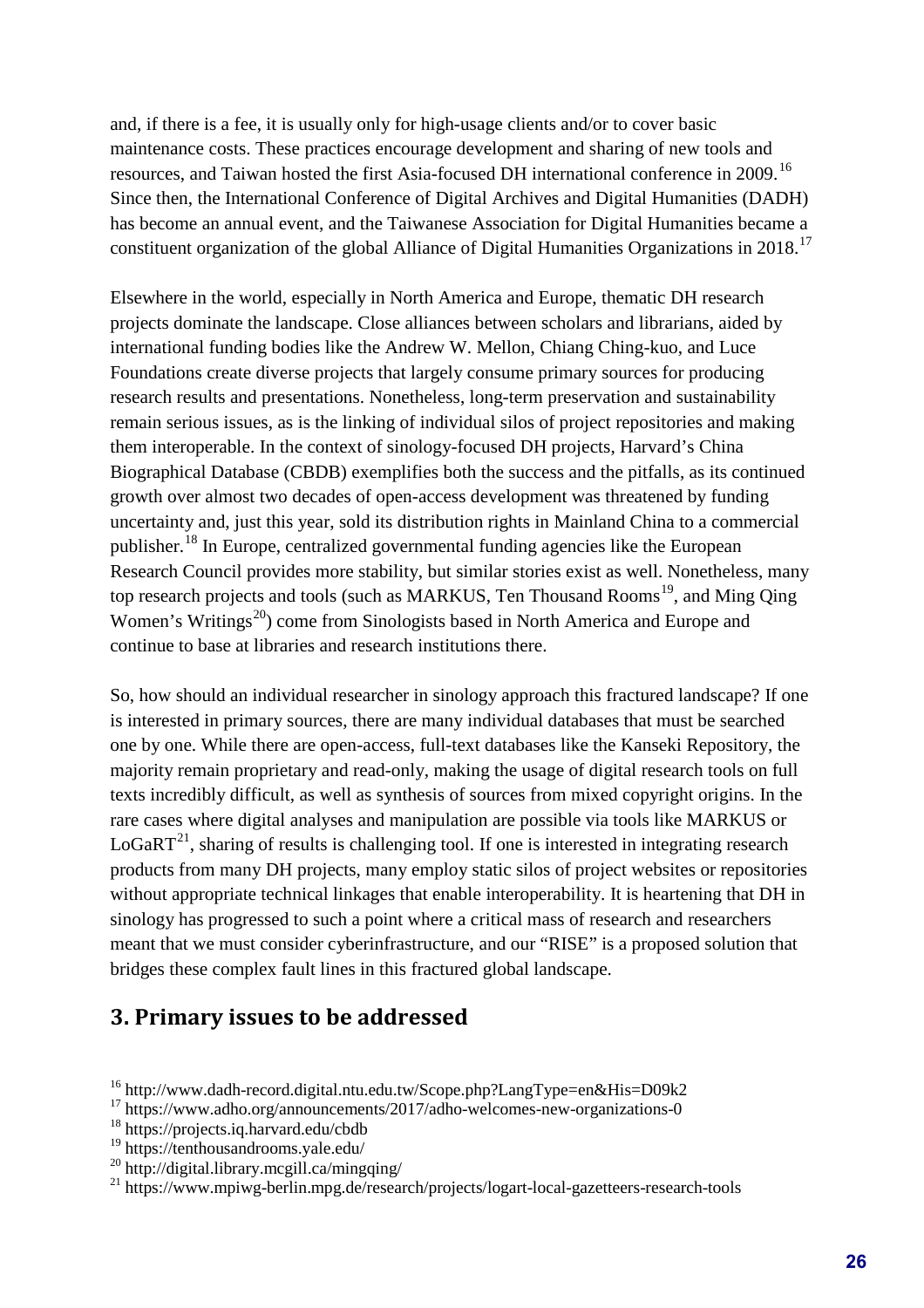The current landscape of DH in sinology and beyond, in our opinion, severely restricts scholars' ability to conduct digital research. To summarize, we identified three primary issues that any basic cyberinfrastructure must address.

#### **3.1. Unconnected resource silos**

Many research resources in DH are thematic, and some have digital research tools specifically developed to match or fit particular texts. While this research method may be the most efficient way to address a particular research question, at a large scale it re-creates the same fractured, unconnected silos of resources from the physical world to cyberspace. For example, many museums and cultural heritage collections have digitized their materials and put them online. But even in cases where there are common metadata standards, there often still is not for resources to be accessed or shared across multiple collections. In effect, we have buckets and buckets of valuable resources that could only be accessed by scholars one by one.

#### **3.2. Heterogeneous access and exchange data formats**

We certainly do not pretend to be the only ones to recognize the previous issue, and many attempts have been made to develop common metadata formats to aid resource access and exchange. For texts, TEI has been one such popular format<sup>22</sup>, and more recently IIIF has become widely used for images.<sup>[23](#page-6-1)</sup> Since resources necessary for scholarly research are often held in different locations (both physically and digitally), such formats have greatly improved compatibility with a variety of databases and file systems. The introduction of these formats and their derivatives, however, is not fully exempt from the issue they are trying to solve, however. Multiplication of sub-formats and metadata fields developed for specific disciplines continue to proliferate. While we are certainly not advocating for a 'one-size fits all' approach to developing metadata standards, we believe that data formats for basic cyberinfrastructure must be sufficiently generic and flexible to enable common technical work.

#### **3.3. Data import into (browser-based) digital research tools**

For DH-focused sinologists, the tools they use are predominantly text-based. While some do use command line to code their analyses, most use some form of pre-made (browser-based) digital research tools for textual analysis. This research methodology necessitates importing (or uploading) the texts into the research tool itself, and this innocuous act of loading the text actually involves a number of thorny issues.

Our survey of various research tools available for DH research made apparent the fact that importing textual data is very complicated. Common tools such as MARKUS or Recogito provide the user with options to upload some text file or to 'cut and paste' into a textbox available on the browser. This methodology has several drawbacks, however. The scholars

 $^{22}$  http://www.tei-c.org/

<span id="page-6-1"></span><span id="page-6-0"></span> $^{23}$  https://iiif.io/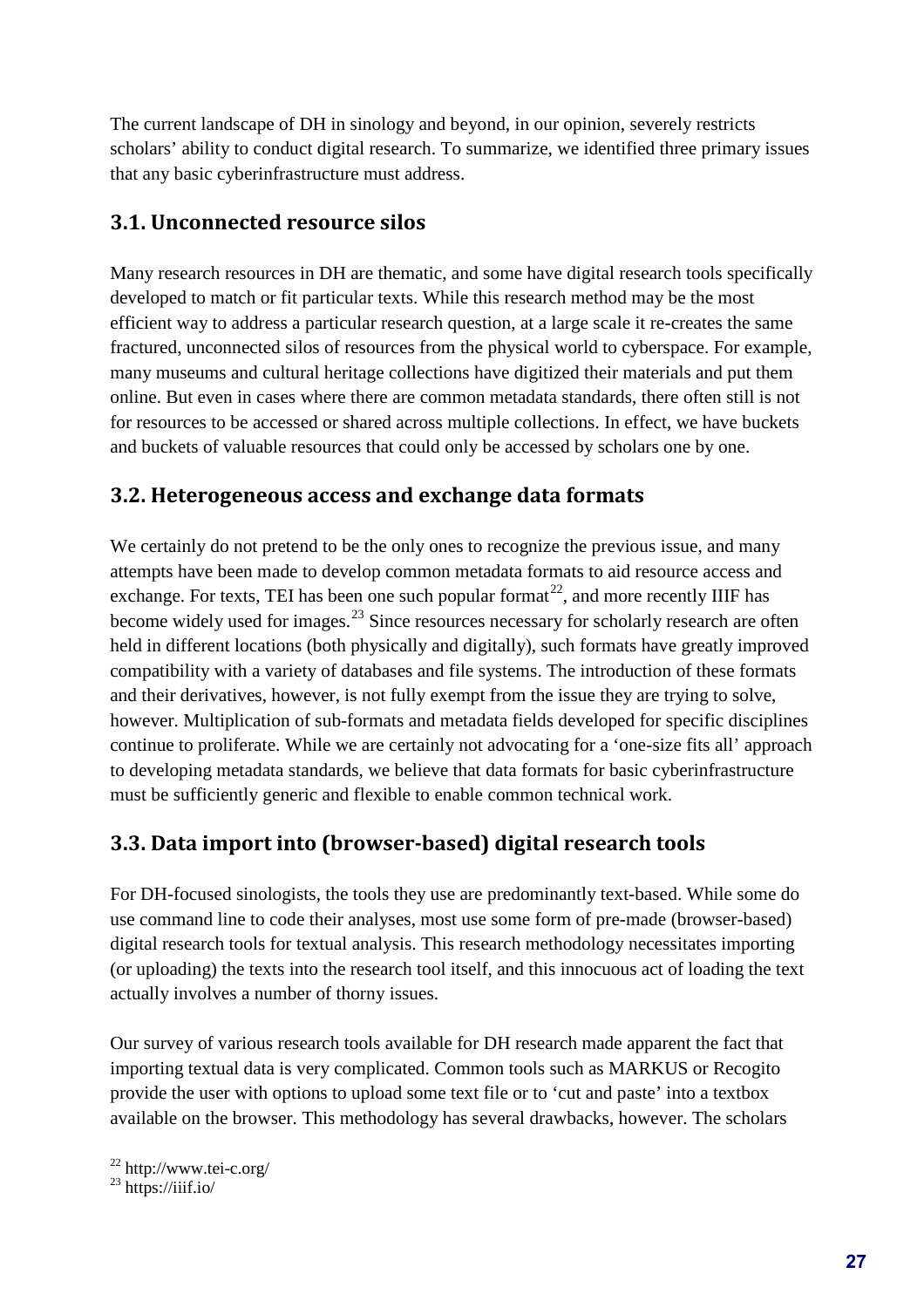often must manually enter metadata of the text they upload or import into the tools. This input method is extremely problematic when working with large bodies of text. In cases where the texts are copyrighted, this method is next to impossible *even when* the user has a text-mining license. To circumvent copyright protections, many scholars simply do what they must in order to complete their analyses; that is, they do so illegally. In select situations, license holders permit the use of particular research tools in a closed environment by installing local copies of the tool and the texts together, such as the premises of a particular institutional library. In any case, these are imperfect (and occasionally not strictly legal) solutions to a serious problem to DH research.

Licensing issues are complex and require stakeholders beyond researchers and librarians to address comprehensively. We recognize that new licensing models must be developed to fit the cutting-edge DH research scholars are conducting every day, even though licensing issues are not the main focus of this paper. Instead, we think from our sinology-specific situation, where the proportion of copyrighted or protected texts is relatively high and sold at a high price, to develop technical solutions that could 'bridge the gap' until more comprehensive licensing solutions could be implemented. Indeed, working with current licensing restrictions in a legal manner is one of the main impetuses behind RISE.

# **4. "RISE": a basic cyberinfrastructure for DH research in sinology**

| <b>YIS</b> C <sub>mpiwg</sub> | <b><i>盒</i></b> Bookshelves<br>三 Collections | Admin         |                                                 | <b>O</b> Docs | & pbelouin@mpiwg-berlin.mpg.de | ☞ Sign Out |
|-------------------------------|----------------------------------------------|---------------|-------------------------------------------------|---------------|--------------------------------|------------|
|                               |                                              |               |                                                 |               |                                |            |
|                               |                                              |               | Welcome to Rise                                 |               |                                |            |
|                               |                                              |               | Please use the form below to browse the catalog |               |                                |            |
|                               | Search by Name                               |               |                                                 |               |                                |            |
|                               | Search by Author                             |               |                                                 |               |                                |            |
|                               | Search by Any Metadata Field                 |               |                                                 |               |                                |            |
|                               | All Languages                                |               |                                                 |               |                                |            |
|                               | Chinese Text Project                         |               |                                                 |               | ÷                              |            |
|                               | Showing 32133 Resources                      |               |                                                 |               |                                |            |
|                               |                                              |               |                                                 |               |                                |            |
|                               | Name                                         | $\div$ Author | Collection                                      | Owner         | <b>Access Right</b>            |            |
|                               | HOLLIS002857643                              |               | <b>Chinese Text Project</b>                     | <b>CTEXT</b>  | Read                           |            |
|                               | HOLLIS003328118                              |               | <b>Chinese Text Project</b>                     | <b>CTEXT</b>  | Read                           |            |
|                               | HOLLIS005825554                              |               | <b>Chinese Text Project</b>                     | <b>CTEXT</b>  | Read                           |            |
|                               | The Hagiographia In Chinese                  |               | <b>Chinese Text Project</b>                     | <b>CTEXT</b>  | Read                           |            |
|                               | The Historical Books In Chinese              |               | <b>Chinese Text Project</b>                     | <b>CTEXT</b>  | Read                           |            |
|                               | The New Testament In Chinese                 |               | <b>Chinese Text Project</b>                     | <b>CTEXT</b>  | Read                           |            |
|                               | The Pentateuch in Chinese                    |               | <b>Chinese Text Project</b>                     | <b>CTEXT</b>  | Read                           |            |
|                               | The Prophetic Books In Chinese               |               | <b>Chinese Text Project</b>                     | <b>CTEXT</b>  | Read                           |            |
|                               | 一一齋詩                                         | 沈德潛           | <b>Chinese Text Project</b>                     | <b>CTEXT</b>  | Read                           |            |
|                               | 一九二八重慶劃條與現水問題論集                              |               | <b>Chinese Text Project</b>                     | <b>CTEXT</b>  | Read                           |            |
|                               | 一九四〇第一季的國際                                   | 喬冠華           | <b>Chinese Text Project</b>                     | <b>CTEXT</b>  | Read                           |            |

**Figure 1. RISE's browser landing page**

RISE is an infrastructure for DH projects (e.g., databases, tools, research platforms) to link with one another. Based on a collaborative process involving experienced stakeholders like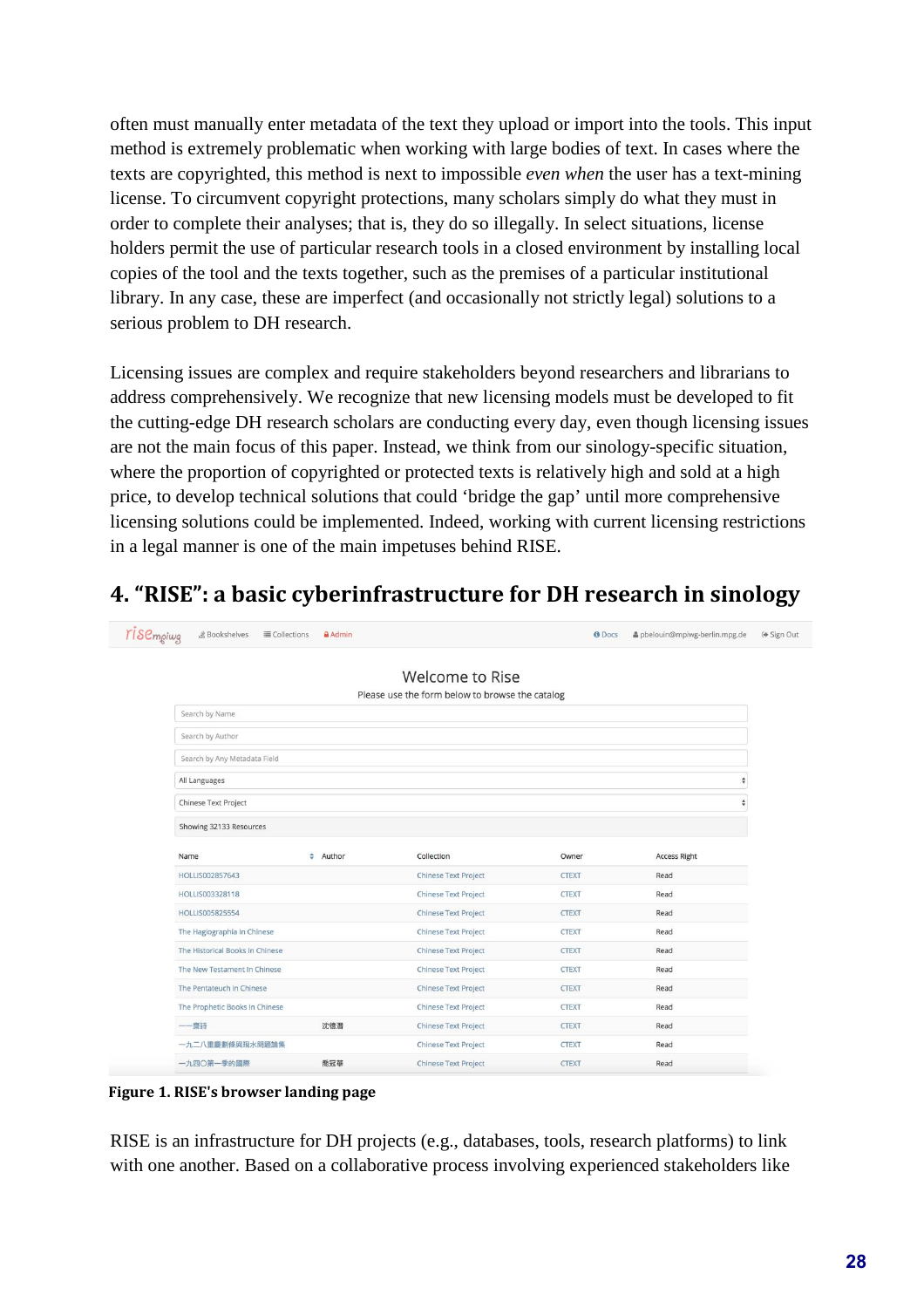system developers, DH researchers in sinology, and librarians, our goal is to produce a general, reusable APIs that can cover common DH projects activities, such as log-in mechanism, contents discovery, tools discovery, contents and tools matching, and personal online research workspace (linked to researchers' individual storage). While there is a frontend web user interface that we have developed in-house, it is not essential for the API-linked ecosystem to function. This loosely-coupled infrastructural design and its flexible topologies are RISE's distinguishing feature from other large-scale, centralized research infrastructures. RISE's main instance is a codebase built on Ruby on Rails, and Figure 2 describes its primary components.



**Figure 2. RISE's architecture overview**

Despite its name, the RISE software can handle resources in all languages. Many projects and infrastructures have proposed similar ideas (including many European Commission-funded einfrastructures), creating complex new initiatives like CLARIN and DARIAH. Ours, by comparison, is a modular solution that works, adapting and growing with research projects. Research and structural design remain intimately connected. This demonstrates the significant returns from our early investment into DH research in sinology.

The flexible topologies based on APIs enable diverse DH tools and contents development because they allow decentralized, role-based collaborative growth; said more simply, as long as individual stakeholders implement common API standards, everyone can just focus on their specific tasks knowing that results will be interoperable. This allows each DH project to focus on its own critical, unique contributions. At the same time, individual researchers can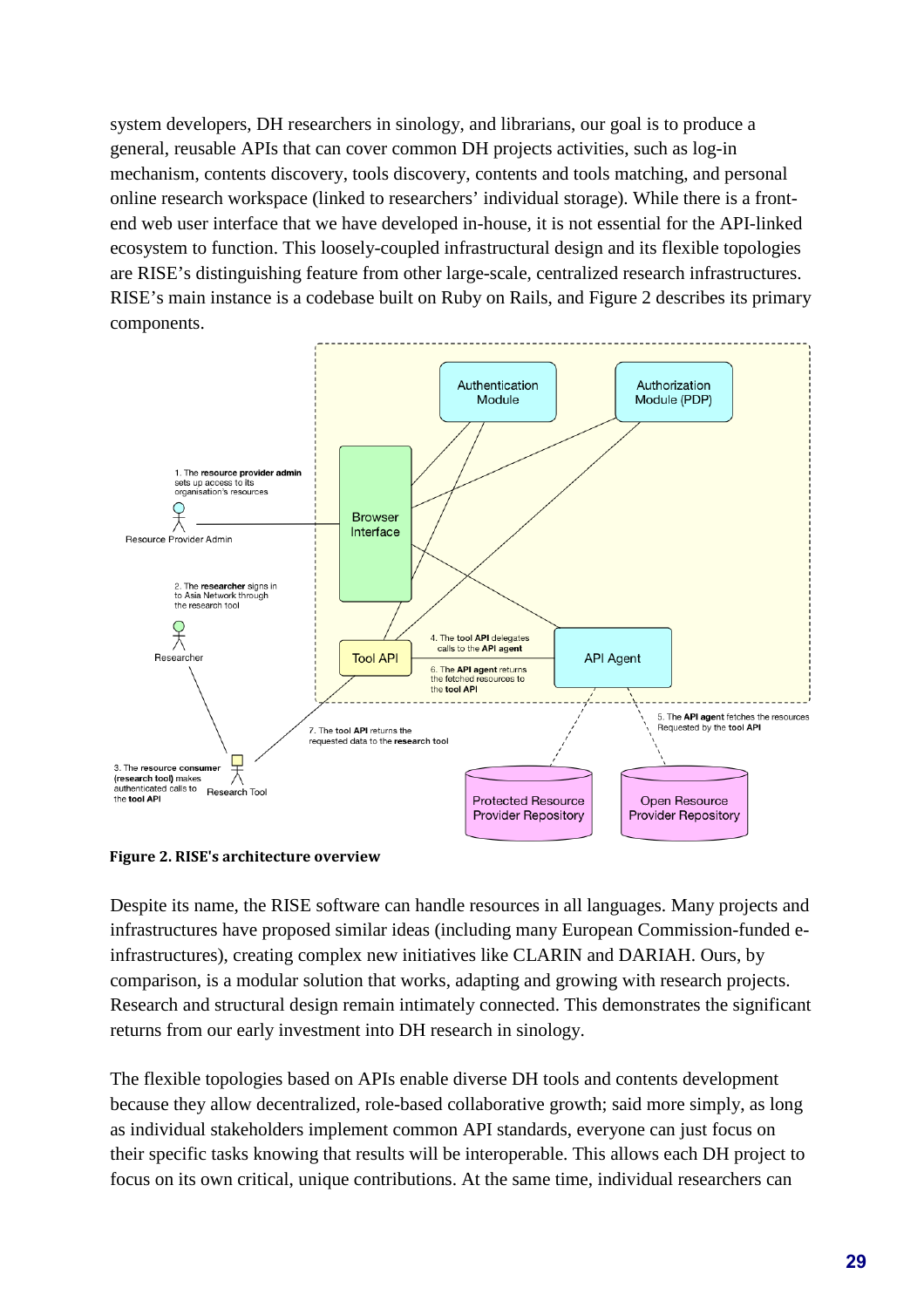still speed up their research using their existing research tools to search across multiple databases without necessarily going to a centralized portal. This workflow based on APIs apply to DH projects based on computational (rather than text-based) methodologies as well. The RISE APIs are designed to be flexible for different topologies (*ad hoc*, centralized, federated/distributed). In all cases, RISE maintains critical activities (i.e., audit, security check, transaction monitoring and encryption) for interactions among licensed materials and research tools.

The current API definition was designed to connect resource providers and tools developers. It requires resource provider to implement a minimum number of API endpoints in order to make their resources indexable and reachable through the RISE middleware. Resources can be protected by requiring the API client to provide a RISE-API-TOKEN authorization header. This allows resource providers to limit and monitor access to protected resources on a peraffiliation basis. The API allowing research tools to connect to the resources provided by the RISE middleware is similar to the resource provider API, but provides a number of extra features. These two sets of API endpoints adhere loosely to the REST standard and follows the data model presented in the following parts of this document. Below are a few examples of RISE API endpoints, and those who are interested in implementing our standard can find the full list online. [24](#page-9-0)

<span id="page-9-0"></span><sup>24</sup> See all three tabs at https://asia-network.mpiwg-berlin.mpg.de/pages/doc\_for\_resource\_providers for our current API definition.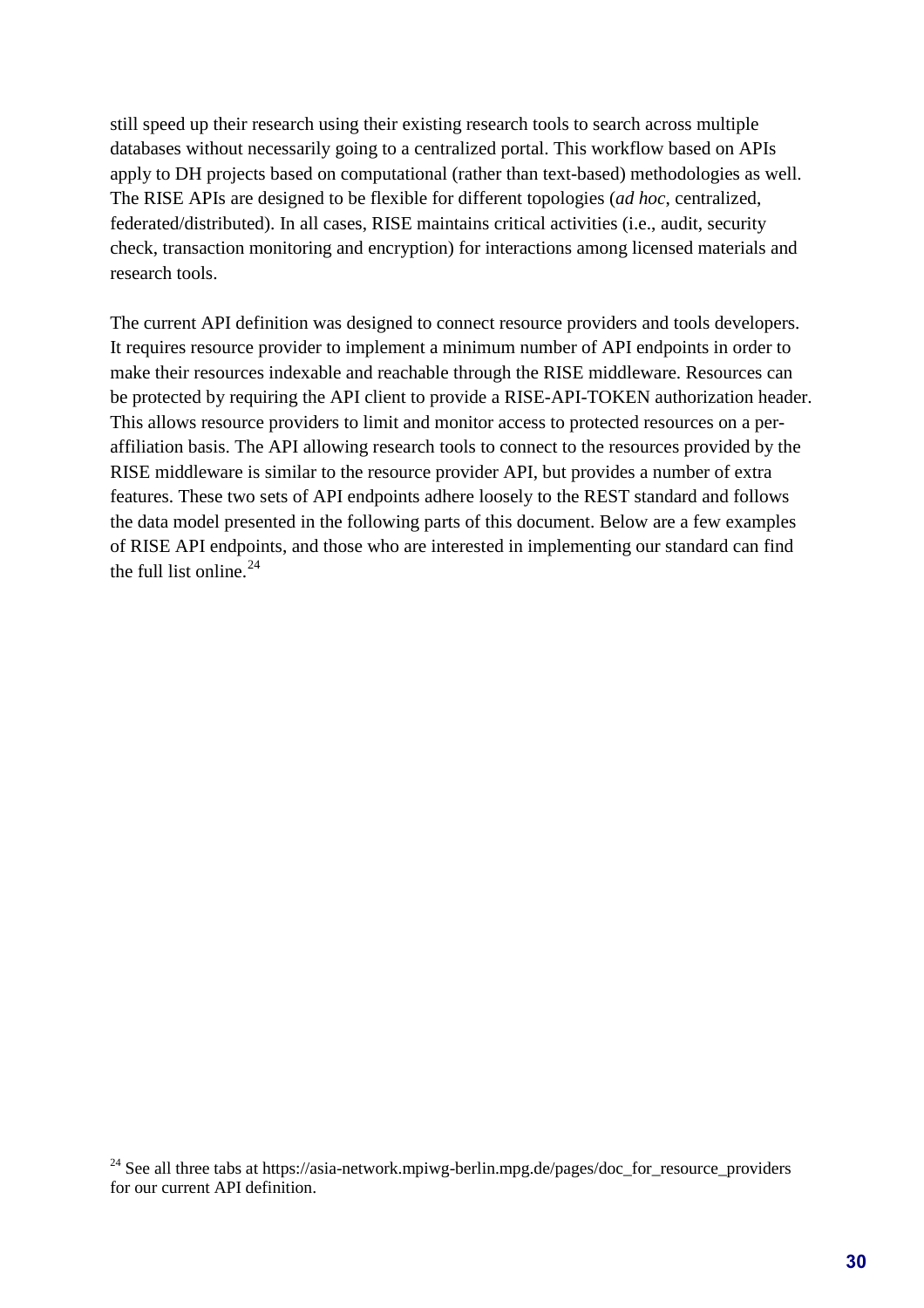**[root]/collections/** Lists the collections available to the client

**[root]/collections/[collection\_uuid]/resources** Lists the resources that belong to a particular collection

**[root]/resources/[resource\_uuid]/sections**

Lists the sections that belong to a particular resource

**[root]/resources/[resource\_uuid]/metadata** Returns the metadata for a particular resource

**[root]/sections/[section\_uuid]/content\_units** Lists the content units that belong to a particular section

In an *ad hoc* topology, resource provider and tool developer must directly interact with each other's APIs. However, in most general cases (centralized and federated/distributed), RISE functions as a hub to maintain the most up-to-date API standards and to facilitate interactions among hooked-up resources and tools. Audit and other authorization actions are done via RISE's web interface as well. This infrastructure enables speedy back-end integration among existing DH resources and tools and does not reinvent the wheel at a large scale. It also enables researchers to freely manipulate and analyze resources they have access to in different research tools without violating licensing terms.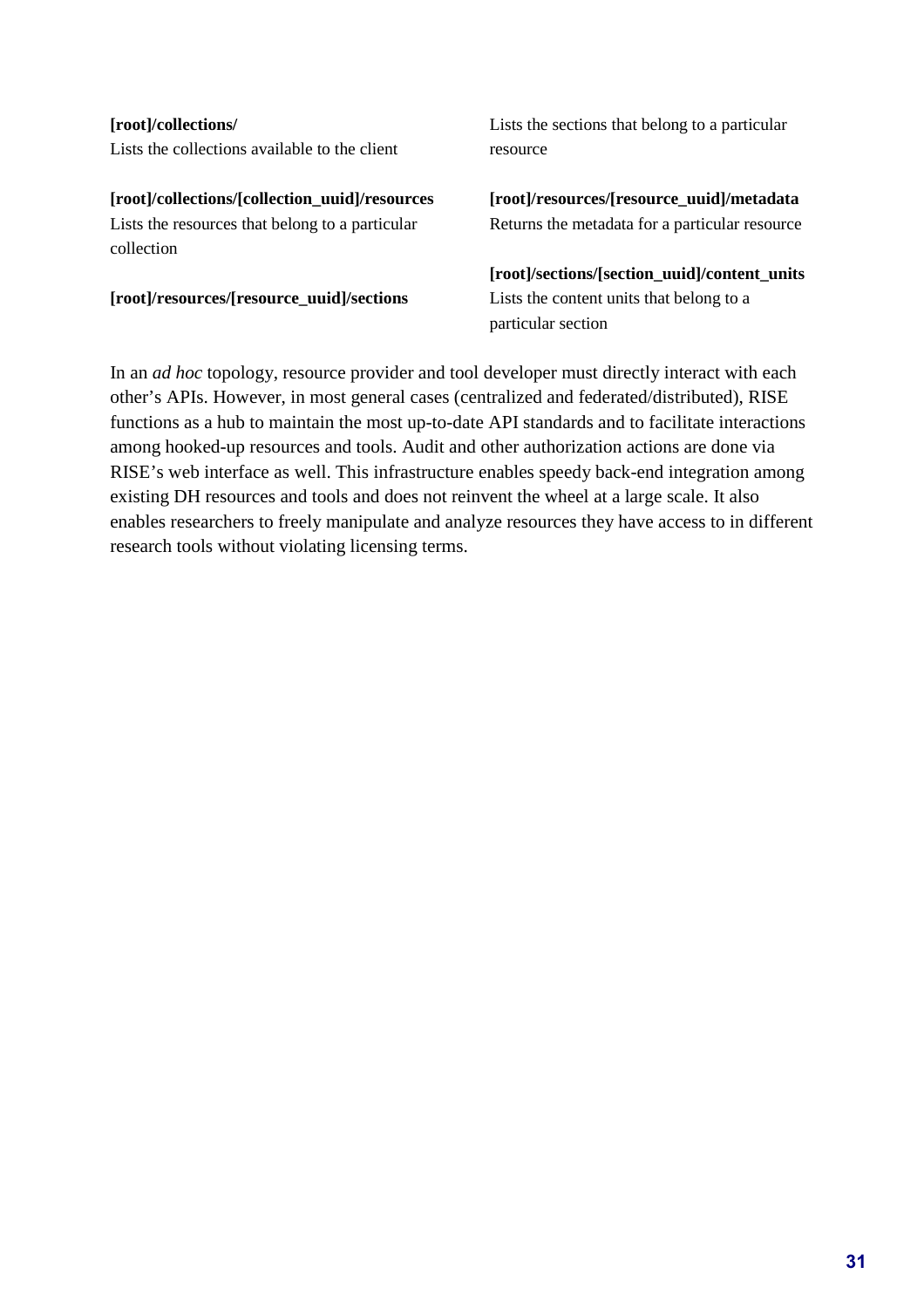

**Figure 3. An example of direct link between resources and tools**

#### **4.1. Main concepts**

To successfully design and implement the RISE software, we defined the following main concepts within the domain following requirements elicitation. Here we list their technical definitions by group. Furthermore, these main concepts are illustrated in Figure 4.



**Figure 4. RISE's main concepts**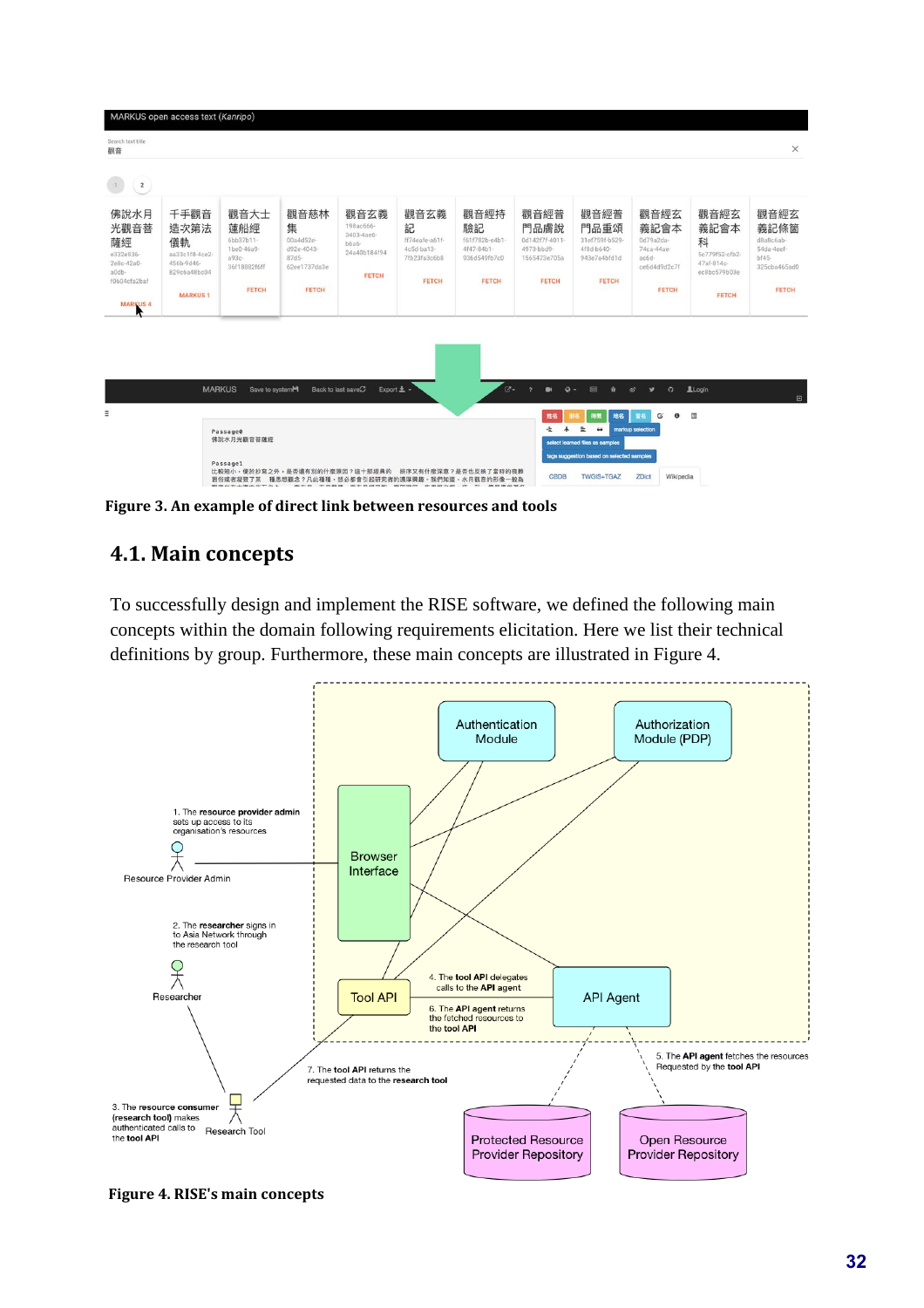#### **4.1.1. Users**

A user is a physical person who interacts with the RISE architecture, either through the browser-based interface or through the use of a research tool (in the case of the 'researcher' role). Authenticated users can manage their accounts via the browser interface and access resources according to the access rights defined in RISE's authorization scheme. There are three possible user roles within RISE.

#### **4.1.1.1. Researcher**

Researchers are the default user role in the RISE architecture. Researchers can access the resources they have access to through RISE's authorization scheme. They can also use research tools made available by the research organization they belong to.

#### **4.1.1.2. Research Organization Administrator**

Research Organization Administrators of research organizations can manage the collections and resources their research organization subscribes to via the browser interface. They can also manage the pool of users affiliated with their own organization and monitor their activities.

#### **4.1.1.3. Resource Provider Administrator**

Resource Provider Administrators moderate access to the resources their organization provides access through RISE's browser-based interface.

#### **4.1.2. Organizations**

Although using RISE as a middleware by unaffiliated and even unauthenticated users is possible, the authorization mechanism relies on the fact that users and the resources they access belong to certain organizations. Therefore, there are also three types of organizations within RISE.

#### **4.1.2.1. Research Organization**

Research organizations have affiliated users. Their administrators must configure resource access and manage affiliated users via the browser interface. Research Organization Administrators also must make sure that resource access rights are kept up to date within RISE's authorization mechanism.

#### **4.1.2.2. Resource Consumer**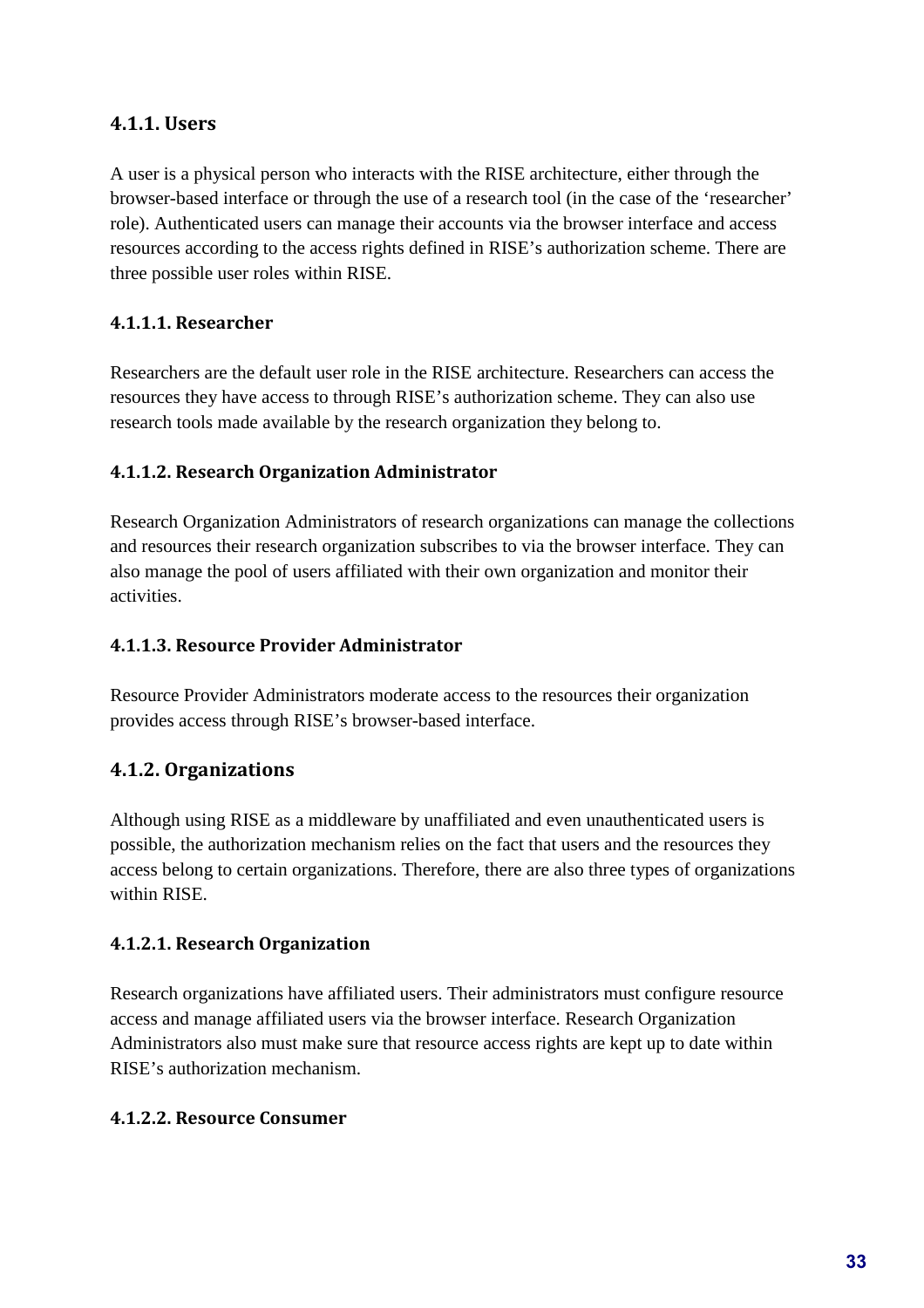A Resource Consumer is a software entity that consumes RISE-compatible resources by calling a RISE-compatible API, such as typically a research tool. However, we foresee that certain resource consumers such as NLP parsers would also make use of the resources provided by the RISE API and generate output in a certain format, which could then be in its turn consumed by another resource consumer.

#### **4.1.2.3. Resource Provider Organization**

A Resource Provider is an organization that makes protected or open access resources available to the RISE middleware or RISE-compatible resource consumers through a set of API endpoints. The RISE middleware software is capable of digesting and converting non-RISE-API-compatible API endpoints through the use of custom API mapping modules, which are components of the RISE middleware codebase.

#### **4.1.3. Domain objects**







Texts and other resources accessed via RISE are modeled in a generic and flexible format to account for the heterogeneous types of resources and metadata standards provided by different resource providers. RISE's format is built in a hierarchical model and can be customized to fit different resource providers. It includes the following components below.

#### **4.1.3.1. Collections**

Collections are, as their name indicates, collections of resources. Access to these collections can be moderated by their owners on an organization-to-organization basis, so as to mirror licensing agreements made between institutions.

#### **4.1.3.2. Resources**

Resources represent items that can be accessed through the system (e.g. text, images or scanned pdfs, tables). These resources can be accessed through a unique uniform resource identifier by users according to access rights implemented in RISE's middleware. It is important to note that a particular resource (for example, a book) can be represented —and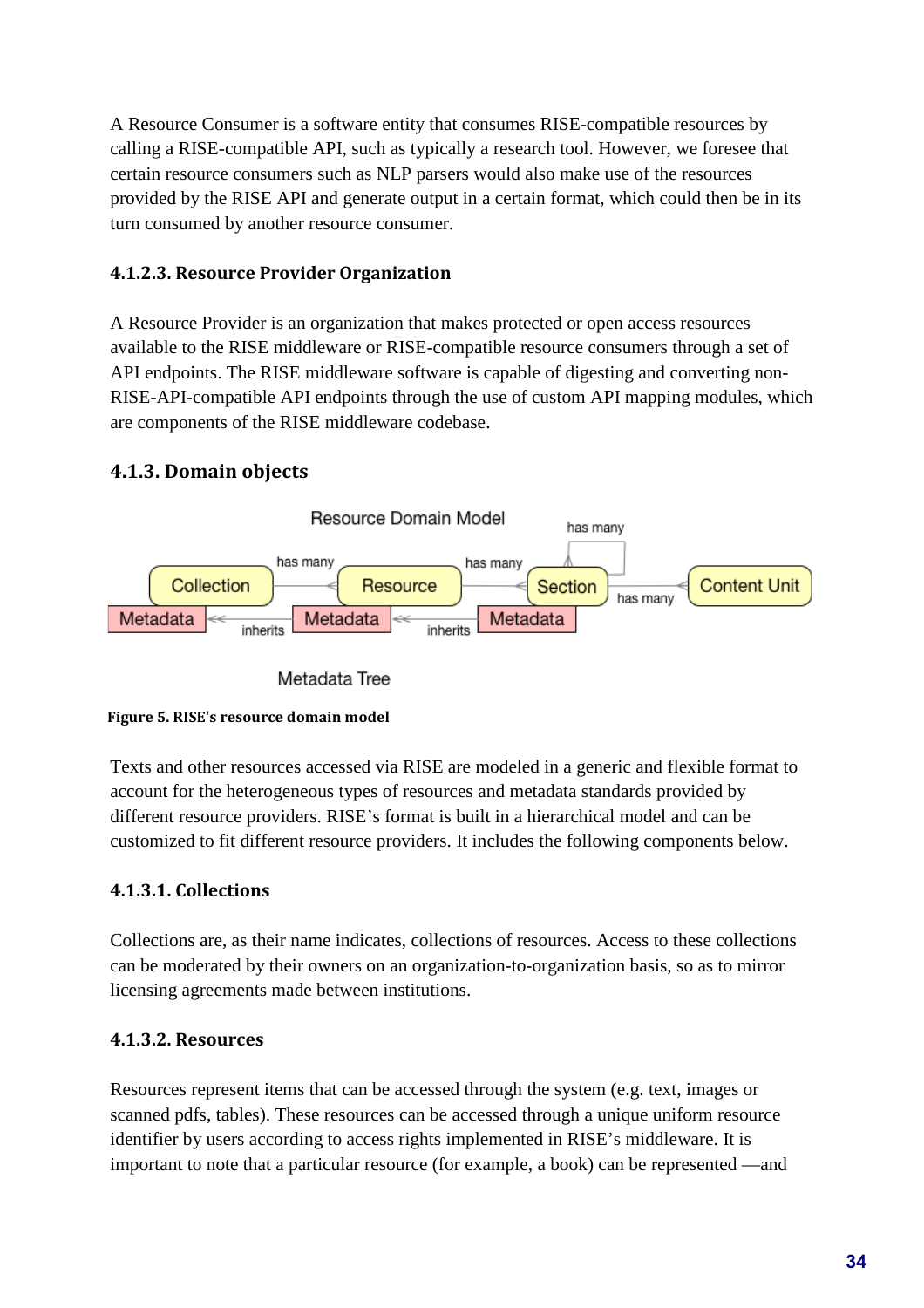therefore accessed— in various formats. For example, a resource's content can be made available both in computer-readable text format or as images (page scans).

#### **4.1.3.3. Sections**

Sections are the part of the RISE resource domain model that are used to represent the hierarchical structure often found in resources such as books in the form of chapters, subchapters, etc. The meaning of different section levels for a particular resource is expressed as part of the metadata tree.

#### **4.1.3.4. Content units**

Content units are the units of text and form the base layer of our resource domain model. In practice, a content unit can for instance represent a page or a line. What content units represent for a particular resource is expressed as part of the metadata tree.

#### **4.1.3.5. Metadata tree**

Metadata is made available by resource providers through their API and is reflected in the RISE resource domain model at the collection, resource and section level. This metadata is inherited through this hierarchical model; however, if a metadata value is set both at the collection and resource levels, the resource-level metadata definition supersedes the definition set at the collection level.

#### **4.2. Progressive software architecture and development**

We developed RISE's key features through a series of requirements elicitation with stakeholders, including DH researchers, sinologists, historians, research tool developers, and resource providers. We settled on a prototype middleware solution, and its accompanying browser interface was started in June 201*7.* As the development progressed, further feedback was gathered from these stakeholders and fed into the development cycle.

The heterogenous nature of resources and resource providers, combined with the fact that some providers do not have the ability nor the incentive to implement RISE's API standard, means that our current middleware solution needs to be flexible enough to adapt to existing API endpoints of resource providers. While this may not be a long-term solution, we now provide custom API mapping modules for select providers such as CText and Perseus.

As we link with more and more resource providers and make necessary alterations to our standard to cater for an ever-growing range of heterogenous resources, we hope that both the network effect and the efficiency of our standard will create a strong enough incentive for resources providers to adopt our API standard.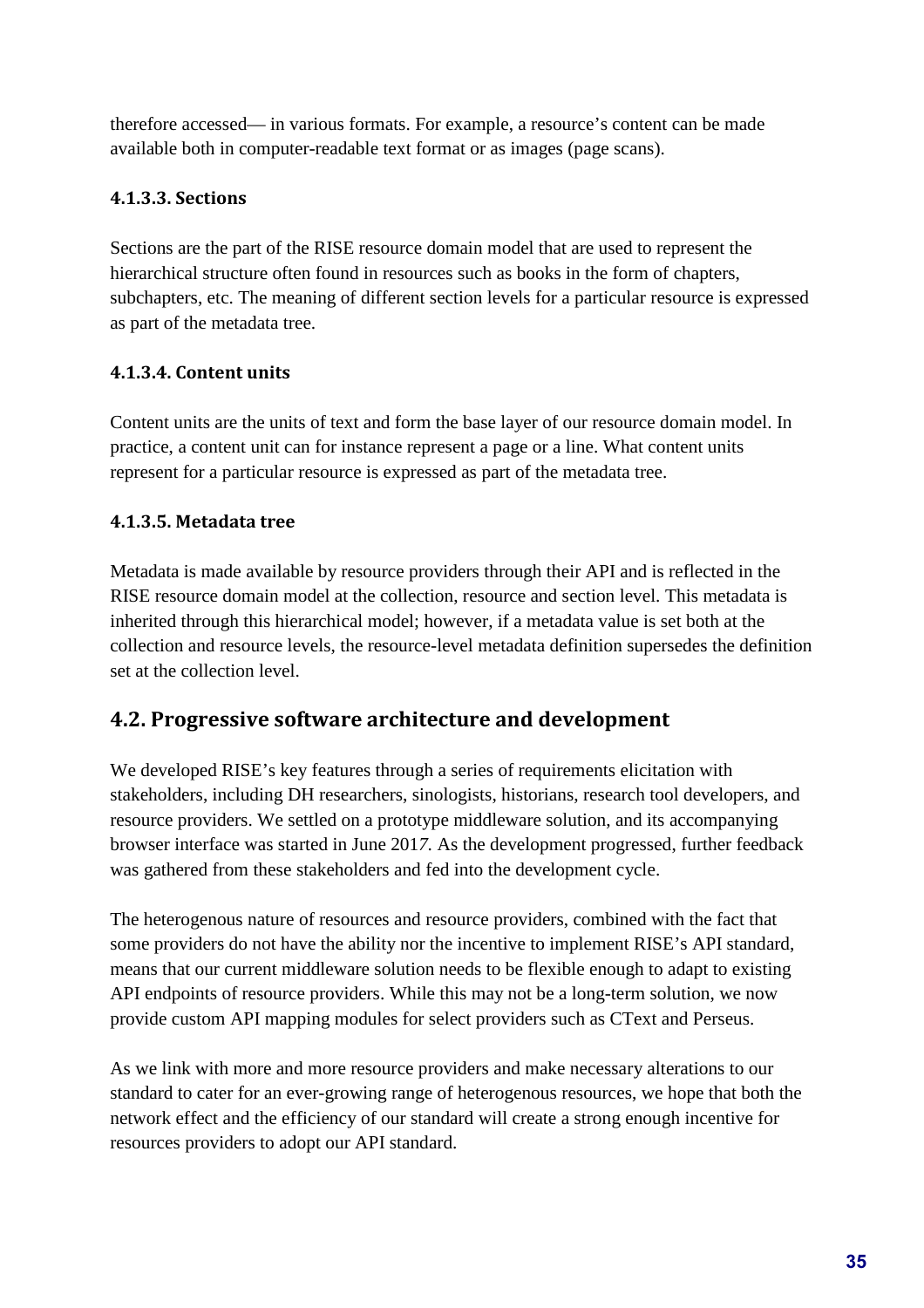We see the middleware solution currently being developed as a necessary yet temporary 'placeholder' to facilitate the development of RISE's API standard. Indeed, the ultimate goal of this centralised middleware instance is to eventually vanish, replaced by a comprehensive standard allowing for the seamless integration of resource providers and resource consumers.

### **4.3. Authentication and access control**

Many resource providers require access right management that is very granular, yet robust and simple, to handle access control to their contents. This management requires control not just at the collection level but also at the resource, and even sometimes even section, levels. In order to provide an adequate solution to this problem, our authorization scheme relies on the hierarchical inheritance of access rights across our domain model as illustrated below.



**Figure 6. Granular access control**

#### **4.4. Dealing with various resource formats**

In order to represent the resources linked via RISE as well as their associated metadata, we devised a multi-level data model made available as JSON objects by the middleware through RESTful API endpoints. However, some research tools prefer to access textual resources in richer formats than plain text, such as the ubiquitous TEI format and its derivatives. To cater for this issue, we also make available various formats through our resource REST API endpoints *if* the resource providers provide those formats themselves.

# **5. Conclusion**

In RISE, we have built a middleware solution to shorten the distance between texts and research tools, provided secure linkage to facilitate digital research with licensed texts, and developed a generic yet flexible API standard for exchange between resource consumers